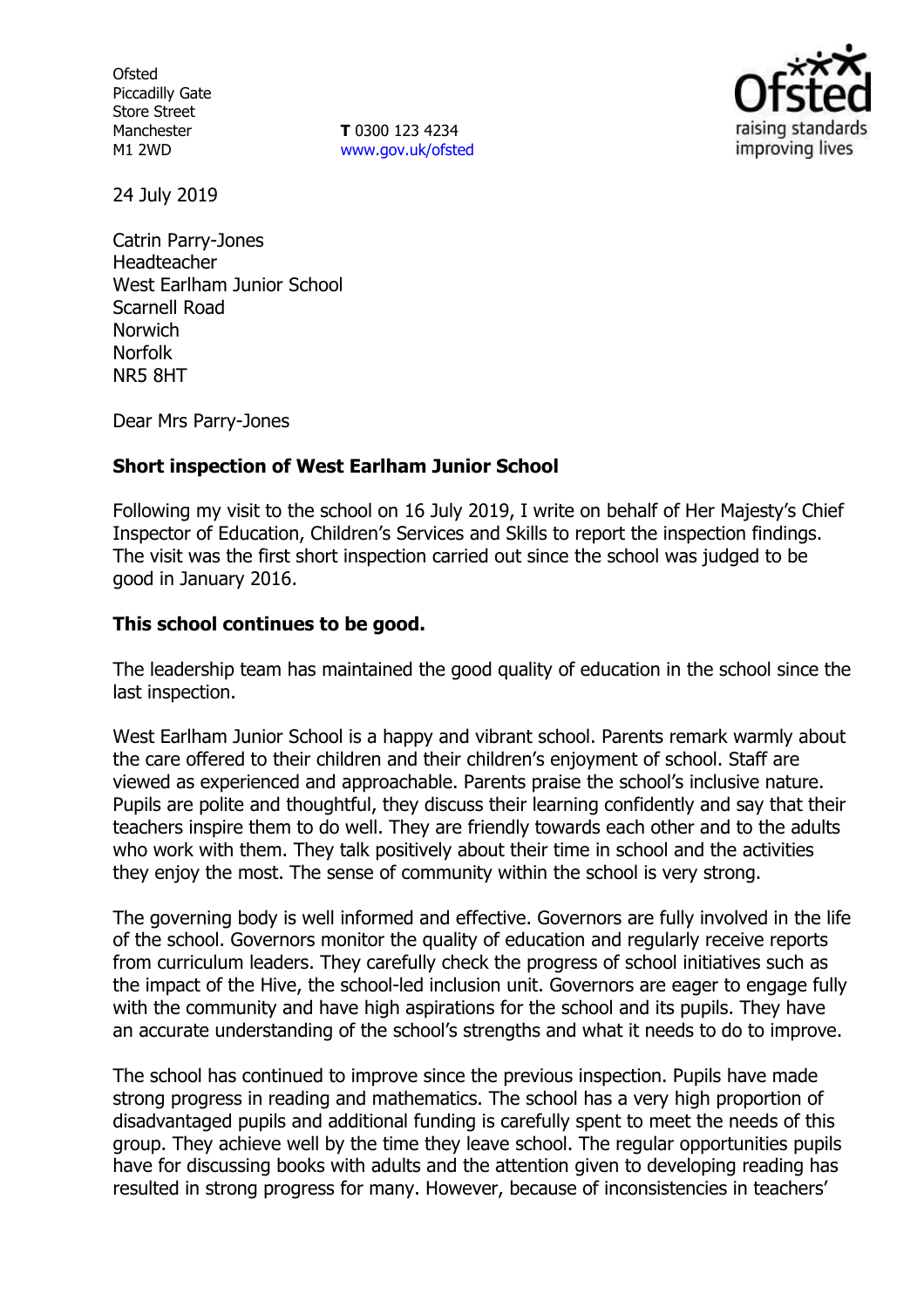

expectations some pupils, especially the most able, do not make the progress that they are capable of.

My visit to your school coincided with your planned transition morning. I saw examples of strong teaching and adults beginning to build positive relationships with their new pupils. New pupils moving into school in September were made welcome and were engaging positively with their learning, they were well supported by the additional staff in the classrooms. Year 6 pupils feel well prepared for their moves to high school and say that they have learned a great deal in their last year at school. Pupils and parents are aware of the significant improvements in behaviour throughout the school. They praise the efforts made by staff; a parent commented, 'I feel very reassured that my child is safe and happy in school and have full trust in them to help my child grow.'

# **Safeguarding is effective.**

All staff understand their responsibilities regarding safeguarding. They are vigilant and proactive. The school has a robust procedure for reporting concerns. These are followed up by a committed team. The school works well with other agencies such as local charities, the food bank and the local authority to ensure that your pupils are kept safe. You have developed strong working relationships with those parents who need additional help and support.

Governors make planned checks on safeguarding procedures. The school's record keeping is careful and detailed. Recruitment processes are secure, and all legal requirements are met.

The pupils that I spoke to told me that they feel safe in school. The premises are well maintained, and pupils are appropriately supervised. They play happily and say that there is always a lot for them to do. The school's anti-bullying ambassadors are clear about their responsibilities and the service they offer their peers. Because you prioritise pupils' well-being, they know about keeping themselves safe and have a good understanding of online safety.

# **Inspection findings**

- The school's performance information indicated that while pupils were making good progress and attaining well in reading and mathematics, they were not doing so in writing. I wanted to explore why this was the case. The school focused on writing development as a main area for improvement throughout the year and I was able to see evidence of this having a positive impact. Writing and attainment in grammar, punctuation and spelling this year for Year 6 pupils was considerably higher than for previous years. Pupils are keen to write and those who were asked agreed that they enjoyed their writing lessons.
- Leaders have given careful thought to how the teaching of writing is sequenced. Teachers use a range of strategies to enthuse and inspire good writing and, where teaching is most effective, they use pupils' work as positive exemplars. Pupils can gauge their success in lessons against clearly understood criteria, and consequently they are always aware of what they need to do to improve. Year 5 pupils were writing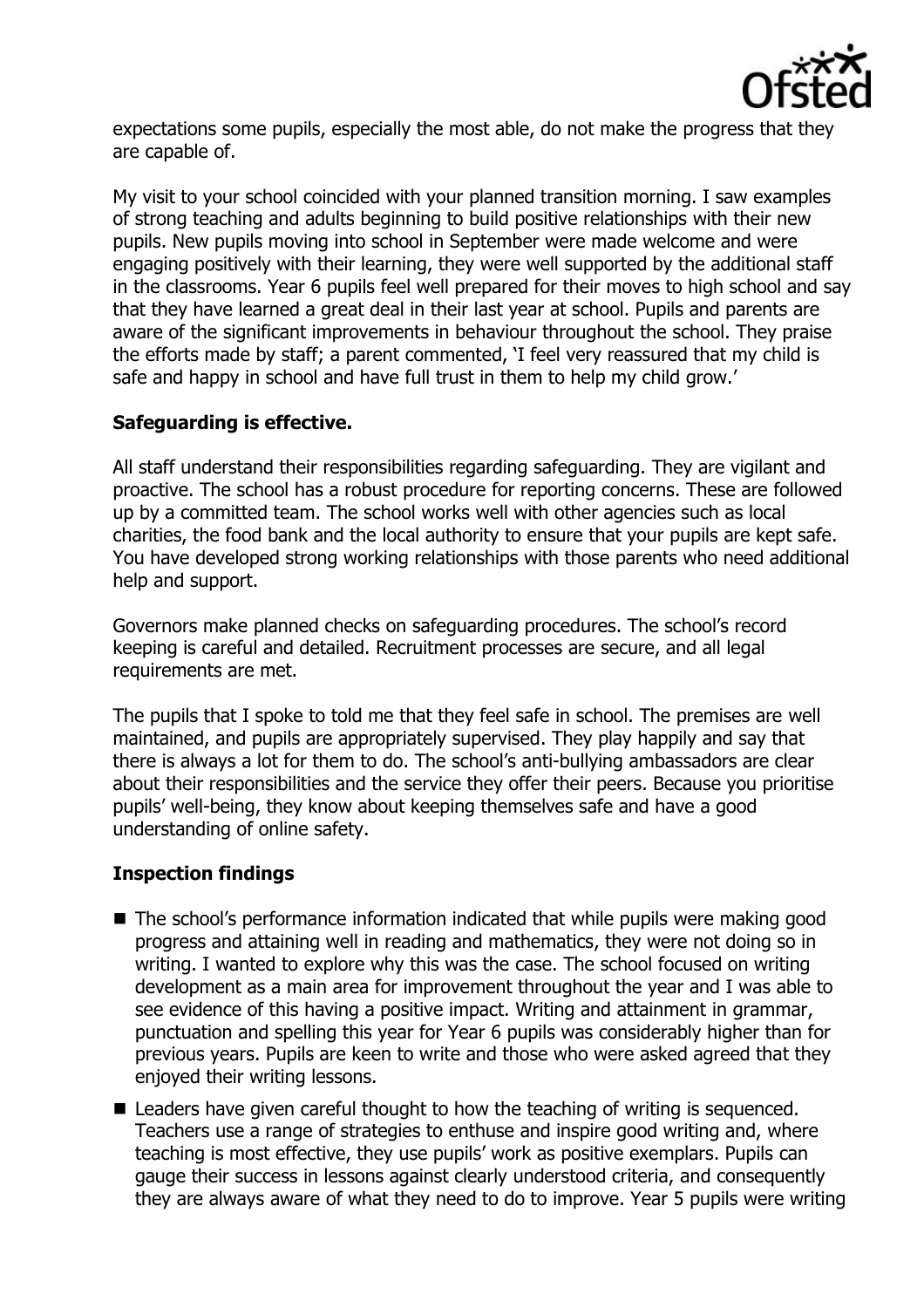

descriptive passages and rose to the challenge of including alliteration, personification and adverbial phrases. They clearly enjoyed reading and discussing their work with their peers. They were motivated to do well.

- There are, however, inconsistencies in practice. Teachers do not share the same expectations for learning. For example, in parallel classes pupils had the same writing task but very clearly one group was accomplishing more and making stronger progress than the other.
- The school's most able pupils have not, in the past, made as much progress in writing and mathematics as they have with reading. We explored how teachers were working towards securing better outcomes for this group of pupils. Your dialogue with feeder schools has developed a better understanding of assessment, curriculum direction and how to identify accurately the most able pupils. The school has ensured that teachers plan for high-attaining pupils and leaders check on the quality of this provision. Additionally, participation in activities like the inter-school mathematics competition at the University of East Anglia increase aspiration and foster a wider knowledge of the world around them. This approach is starting to have a positive impact. Most-able pupils talk of how they enjoy the challenges they are given. They are eager for success.
- $\blacksquare$  I also looked at how the school supported pupils with special educational needs and/or disabilities (SEND). The school makes good provision for pupils with SEND. The special educational needs coordinator (SENCo) is knowledgeable and diligent. She checks pupils' progress regularly and follows up queries rigorously. Staff are well trained and provide good support for learning, and this enables pupils to make good progress from their starting points.
- Pupils with social and emotional difficulties are very well supported in the Hive, the school's inclusion unit. The Hive is new to the school and was developed in response to leaders' concerns over the rate of exclusion and the quality of education received by the small proportion of pupils experiencing social and emotional difficulties. Since its introduction the rate of fixed-period exclusions has decreased dramatically. The SENCo makes the most of these new arrangements and plans the curriculum to meet individuals' specific needs. This is high-quality provision. Behaviour and learning assessments demonstrate that pupils are making good progress as a result of this intervention.
- Staff and pupils recognise that behaviour in school has improved. Pupils comment on how teachers deal with low-level disturbance more effectively. Leaders have worked resolutely to improve school attendance this year. Rates of attendance have improved considerably and are now in line with national averages. The number of pupils who miss school regularly has reduced considerably.

# **Next steps for the school**

Leaders and those responsible for governance should ensure that:

■ they bring greater consistency in expectations for learning among staff and share the most effective practice so that pupils make strong progress equally throughout key stage 2